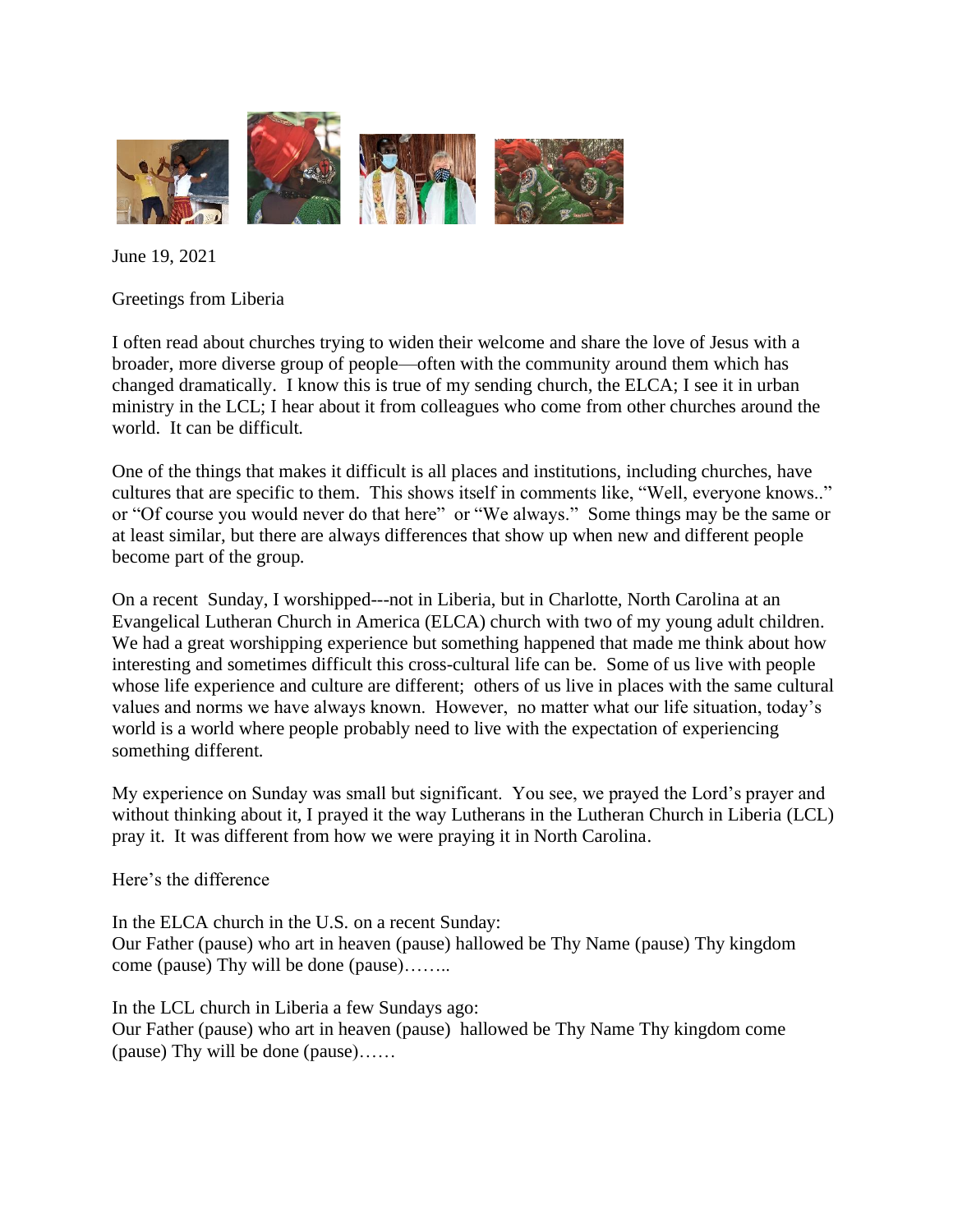Try reading those two examples and following the directions. Did you notice? There's no pause between Thy Name and Thy kingdom when we pray it in Liberia. As I prayed last Sunday in that ELCA church, I found myself not pausing when everyone else in the church did; a reminder that my two homes do things differently from each other.

The differences are not just in the Lord's prayer:

In Liberia when we shake hands (back before Covid when we were shaking hands), we snap our fingers together as the handshake ends. Everyone knows that Here is the U.S., we just shake hands. Everyone knows that.

In Liberia, the cultural rule is that you never offer people things using your left hand. Everyone knows that.

Here in the U.S., it doesn't matter what hand you use. Everyone knows that.

In Liberia during Communion in the English speaking LCL churches, we always sing "Let Us Break Bread Together" during the serving of communion. Everyone knows that. In most ELCA churches in the U.S., there's no one song sung during the serving of communion. Everyone knows that.

In Liberia when someone comes near you when you are eating, you always say, "Come, let's eat." Everyone knows that.

In the U.S., there are varieties of ways of handling that kind of situation. Everyone knows that.

In Liberia, any pastor attending a worship service in any Christian church is expected to sit up by the altar. Everyone knows that.

In the U.S., in most ELCA churches only the pastors preaching and presiding sit by the altar. Everyone knows that.

In Liberia, LCL women do not wear pants to church. Everyone knows that. In the U.S., the dress code for women in the ELCA is more flexible. (Most) everyone knows that.

In the LCL, people clap and dance to drums . Everyone knows that In some ELCA churches, dancing and clapping during worship is just not done. Everyone knows that.

In Liberia, LCL members and churches value relationship over time; people are more important than the schedule. Everyone knows that.

In the U.S., many ELCA churches starting on a time is a value, no matter what. Everyone knows that.

In Liberia, LCL church services go on as long as the Spirit leads, sometimes as long as 3-4 hours. Everyone knows that.

In some U.S. churches, if the service goes longer than 1 hour, people get upset. Everyone knows that.